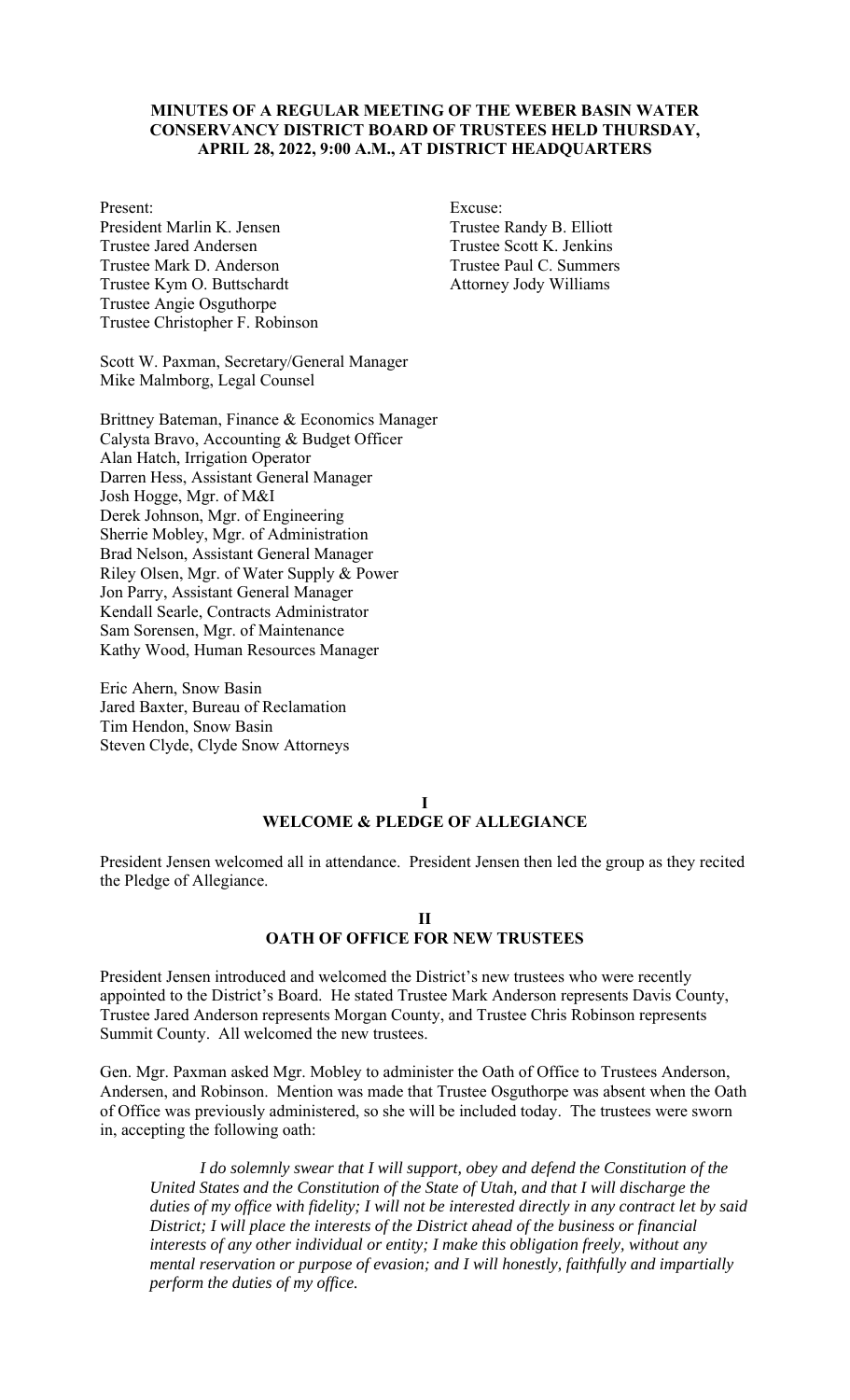## **Page 2 - Regular Board Meeting – April 28, 2022**

#### **III**

# **RETIREMENT OF DISTRICT EMPLOYEE – ALAN HATCH**

Gen. Mgr. Paxman reported Alan Hatch is retiring from the District after 25 years of service. He said Alan began in the M&I Department, working in the treatment plants, where he worked 13 years. He then transferred to Water Supply & Power where he has been an irrigation operator for the last 12 years.

Gen. Mgr. Paxman reported Alan has been an exemplary employee. He always has a great attitude and provides excellent customer service. Alan stated he has enjoyed his career at the District and had the opportunity to work with many great people.

Gen. Mgr. Paxman and Pres. Jensen presented Alan with a watch that was engraved with his name and years of service, a District coin, and his plaque that was removed from the wall honoring the most tenured employees.

Trustee Anderson expressed his appreciation to Alan for his service to the District and congratulated him on his retirement.

#### **IV APPROVAL OF MINUTES**

President Jensen presented minutes of the regular board meeting and hearing on petitions for water contracts held March 31, 2022 and orientation meeting held March 28, 2022 for review and approval. There were no additions or corrections.

Motion was made by Trustee Buttschardt, seconded by Trustee Anderson and passed unanimously, approving the minutes as presented.

## **V CONSIDERATION OF APPROVAL OF MARCH 2022 FINANCIAL REPORT**

Trustee Buttschardt asked Budget Off. Bravo to review the March 2022 financial report. Budget Off. Bravo stated this is the ninth month of the fiscal year. She reviewed the O&M report in detail and provided explanations to any costs that exceeded its year to date budgeted amount.

Fin. Manager Bateman then presented the source and use statement. She explained the statement in detail and displayed various slides showing charts and graphs providing additional information on revenue, expenses, reserves, etc. Questions from the Board were then answered.

Motion was made by Trustee Buttschardt, seconded by Trustee Osguthorpe and passed unanimously, approving the March 2022 financial report as presented.

# **VI CONSIDERATION OF APPROVAL OF AMENDMENT TO FY2022 BUDGET**

Gen. Mgr. Paxman reported we are amending the Fiscal Year 2022 O&M budget (and thus the combined budget) by \$1.2 million. He asked Budget Off. Bravo to continue with the presentation

Budget Off. Bravo reported we will need an additional \$1.2 million for the FY2022 O&M Budget. She said additional monies will be transferred from our Government Obligation reserves held at the Public Treasurer's Investment Fund (PTIF). She said at the end of March 2022, the District had \$7.53 million in that account.

Budget Off. Bravo reported the amendment to the budget is due to the drought. She said we required an additional \$2,706,550 to cover the following items: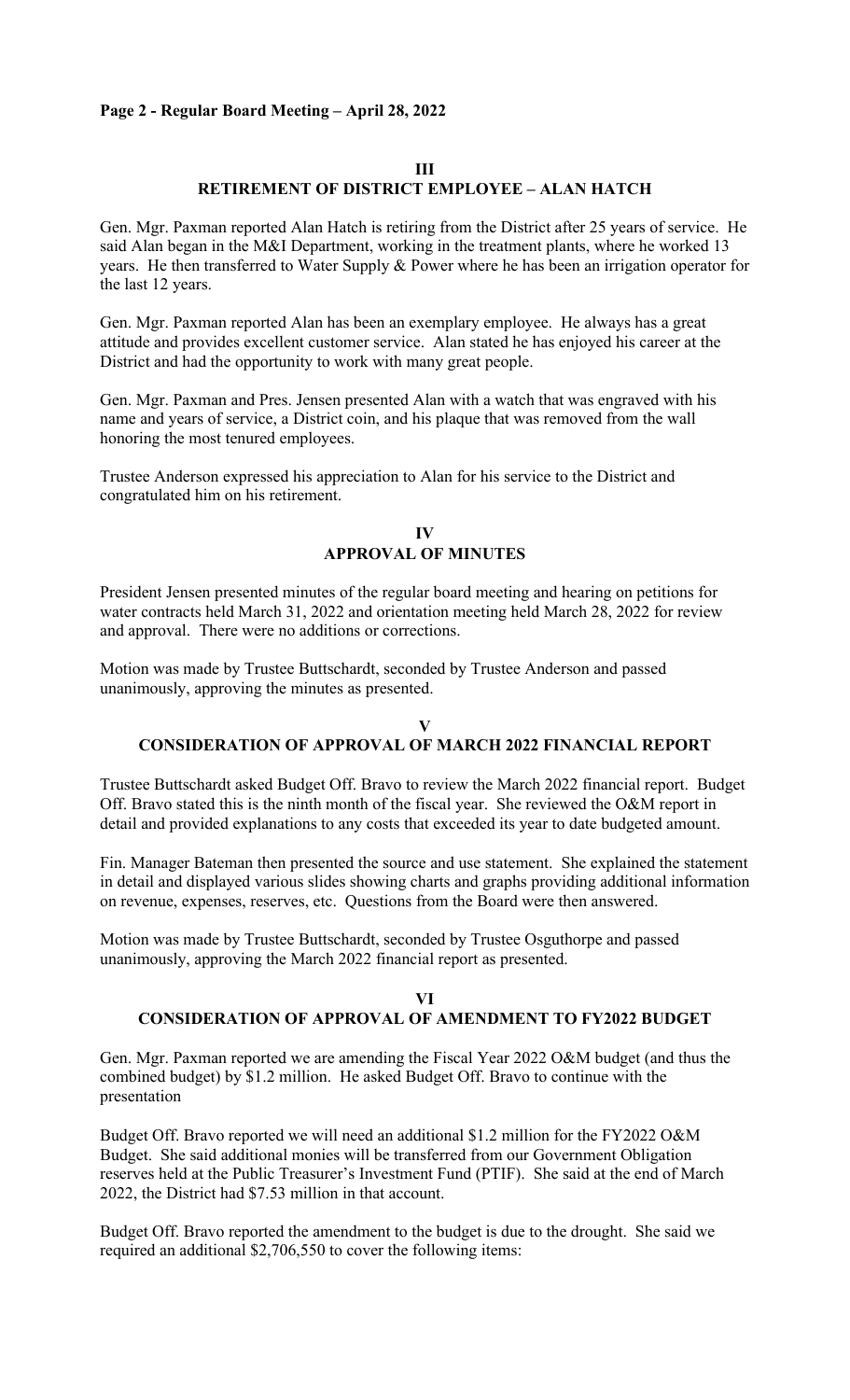# **Page 3 - Regular Board Meeting – April 28, 2022**

- \$2,150,000 for the Western Area Power Administration (WAPA) power settlement
- \$50,000 for the Rocky Mountain Power water settlement
- \$65,000 for additional power costs through June 2022
- \$397,500 for costs related to Willard pump rental/operation
- \$44,050 for additional payroll/benefits associated with overtime for patrolling shifts

Budget Off. Bravo reported she had been working with the department managers and was able to move \$565,000 from other O&M budget items, as well as utilizing the \$941,550 planned addition to reserves. She said the remaining \$1.2 million will be funded from Government Obligation Reserves. She stated we will continue to trim costs through the end of this fiscal year and any unspent funds will return to the reserve account.

Budget Off. Bravo then answered various questions from the trustees. When all questions were answered, she recommended approval of the budget amendment as presented. Gen. Mgr. Paxman expressed appreciation to Budget Off. Bravo and Fin. Manager Bateman for their hard work on the budget. He concurred that the budget amendment was required almost solely due to the drought.

Motion was made by Trustee Osguthorpe, seconded by Trustee Andersen and passed unanimously, approving the FY2022 budget amendment as presented with a net increase of \$1,200,000 to the O&M Budget, bringing the total O&M budget to \$23,961,300 and the total combined budget to \$109,143,023.

## **VII CONSIDERATION OF APPROVAL OF TRANSFER OF WATER**

Mgr. Mobley presented a transfer document in Weber County. She said the transfer would move water from one property to another nearby property. Both properties are owned by Kent & Susan Fuller Family Trust. She stated this meets our policies on transfers and recommended its approval and adoption of the following resolution.

# RESOLUTION

WHEREAS, pursuant to a petition filed by Legacy Mountain Estates, there has been allocated 15.0 acre-feet of Project water to the following described lands in Weber County, Utah, to-wit:

#### **Parcel # 22-021-0118**

**KENT D & SUSAN S FULLER FAMILY TRUST 15.0 AF:** PART OF THE SOUTHEAST QUARTER OF SECTION 27, TOWNSHIP 7 NORTH,RANGE 1 EAST, SALT LAKE BASE AND MERIDIAN: BEGINNING AT APOINT NORTH 89D50'05" WEST 1321.66 FEET ALONG THE QUARTERSECTION LINE FROM THE SOUTHEAST CORNER OF SAID SECTION 27,SAID POINT ALSO BEING THE SOUTHWEST CORNER OF LAVERNA B NEWEYINVESTMENT COMPANY PROPERTY (22-021-0004), AND RUNNING THENCENORTH 89D50'05" WEST 1277.67 FEET TO THE EAST RIGHT-OF-WAYOF 5100 EAST STREET; THENCE NORTH 0D16'50" EAST 302.51 FEET,TO THE SOUTH LINE OF CANAL; THENCE NORTH 85D40'13" EAST, ALONGCANAL, 1282.12 FEET; THENCE SOUTH 0D19'25" WEST 403.00 FEET TOTHE POINT OF BEGINNING. PART OF THE SOUTHEAST QUARTER OF SECTION 27, TOWNSHIP 7NORTH, RANGE 1 EAST, SALT LAKE BASE AND MERIDIAN, U S SURVEY: BEGINNING 33 FEET EAST OF THE QUARTER SECTION CORNER TOSECTION 27 AND 34 OF SAID TOWNSHIP AND RANGE, SAID POINT BEINGTHE SOUTHWEST CORNER OF THE SOUTHEAST QUARTER OF SECTION 27, THENCE NORTH 300.0 FEET; THENCE EAST 726.0 FEET; THENCE SOUTH300.0 FEET TO THE SECTION LINE BETWEEN SECTIONS 27 AND 34AFORESAID; THENCE WEST 726.0 TO THE PLACE OF BEGINNING.

And the orders so allocating the said water have been recorded in the office of the County Recorder of Weber County, as indicated on the foregoing property descriptions.

WHEREAS, the owners of the said lands have now made application to the District for the transfer of 15.0 acre-feet of water to be allotted from the lands above described to the following described lands in Weber County, Utah: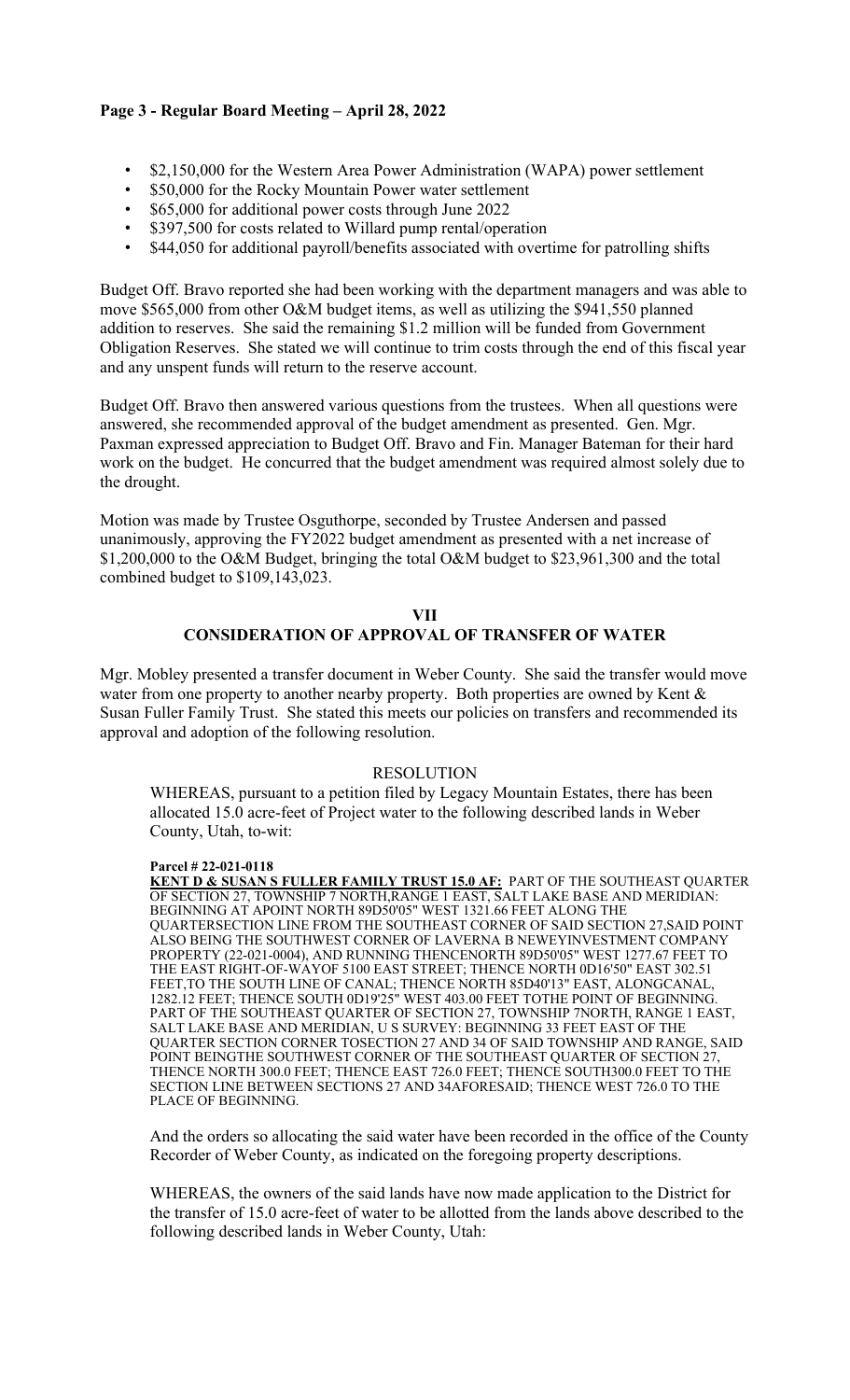## **Page 4 - Regular Board Meeting – April 28, 2022**

**Parcel # 22-021-0100** 

**KENT D & SUSAN S FULLER FAMILY TRUST 15.0 AF:** PART OF THE SOUTHEAST QUARTER PART OF THE SOUTHEAST QUARTER OF SECTION 27, TOWNSHIP 7 NORTH, RANGE 1 EAST, SALT LAKE BASE AND MERIDIAN, U.S. SURVEY:BEGINNING 33 FEET EAST OF THE QUARTER SECTION CORNER TO SECTION 27 AND 34 OF SAID TOWNSHIP AND RANGE, SAID POINT BEING THE SOUTHWEST CORNER OF THE SOUTHEAST QUARTER OF SECTION 27,THENCE NORTH 300.0 FEET; THENCE EAST 726.0 FEET; THENCE SOUTH 300.0 FEET TO THE SECTION LINE BETWEEN SECTIONS 27 AND 34 AFORESAID; THENCE WEST 726.0 FEET TO THE PLACE OF BEGINNING. CONTAINS 5.0 ACRES

WHEREAS, after due consideration, it is the determination of the Board of Trustees that it is in the best interest of the District that such application for transfer be approved and granted and that 15.0 acre-feet of water above referred to be transferred as per above described lands.

NOW, THEREFORE, be it resolved and ordered by the Board of Trustees of Weber Basin Water Conservancy District as follows:

1. That the application for transfer of 15.0 acre-feet of water from the lands first above described to lands last above described, be and the same is hereby approved and granted, and the 15.0 acre-feet of water is hereby so transferred.

2. That the President of the District is hereby authorized and empowered in the name of the District and on its behalf to execute a formal order granting such application for transfer and so transferring the said water.

3. That the Secretary of the District is directed to cause a fully executed copy of such order to which shall be appended a copy of the application for transfer upon which the order is made to be recorded in the office of the County Recorder of the county in which the lands to which the water is transferred are located.

Motion was made by Trustee Robinson, seconded by Trustee Andersen and passed unanimously, approving the transfer of water outlined above and adopting the foregoing resolution.

## **VIII CONSIDERATION OF REPLACEMENT WATER CONTRACTS**

Mgr. Mobley reported we have received the following replacement water contracts for consideration.

# **A. SUMMIT COUNTY:**

 1) Wohali Partners LLC ......................................................................... 350.0 a.f. NEW West of Coalville (CT-289-A, CT-285-A, CT-287-A, CT-310, CT-303, CT-446-C, CT-446, CT-448, CT-446-A, CT-446-B, CT-447-B, CT-447, CT-441, CT-449)

# **B. WEBER COUNTY:**

 1) Snowbasin Resort Company ................................... 1,000.0 a.f. NEW Snowbasin

She explained the 350 a.f. contract from Wohali Partners LLC will be used on a large parcel of property located west of Coalville that is being developed. She said Wohali is currently using 190 a.f. of water from Coalville City. Wohali is concerned because the city could pull the water back for other uses at any time. She said Wohali would like to secure this contract to cover their current uses and other future uses. The contract is secured to the Wohali property which serves as the collateral to secure the water assessments.

Mgr. Mobley reported Snowbasin has been in discussions with the District for many years concerning additional water they need for future growth. She said Snowbasin has determined a need for 1,000 a.f. of replacement water that will be diverted from wells. She said Snowbasin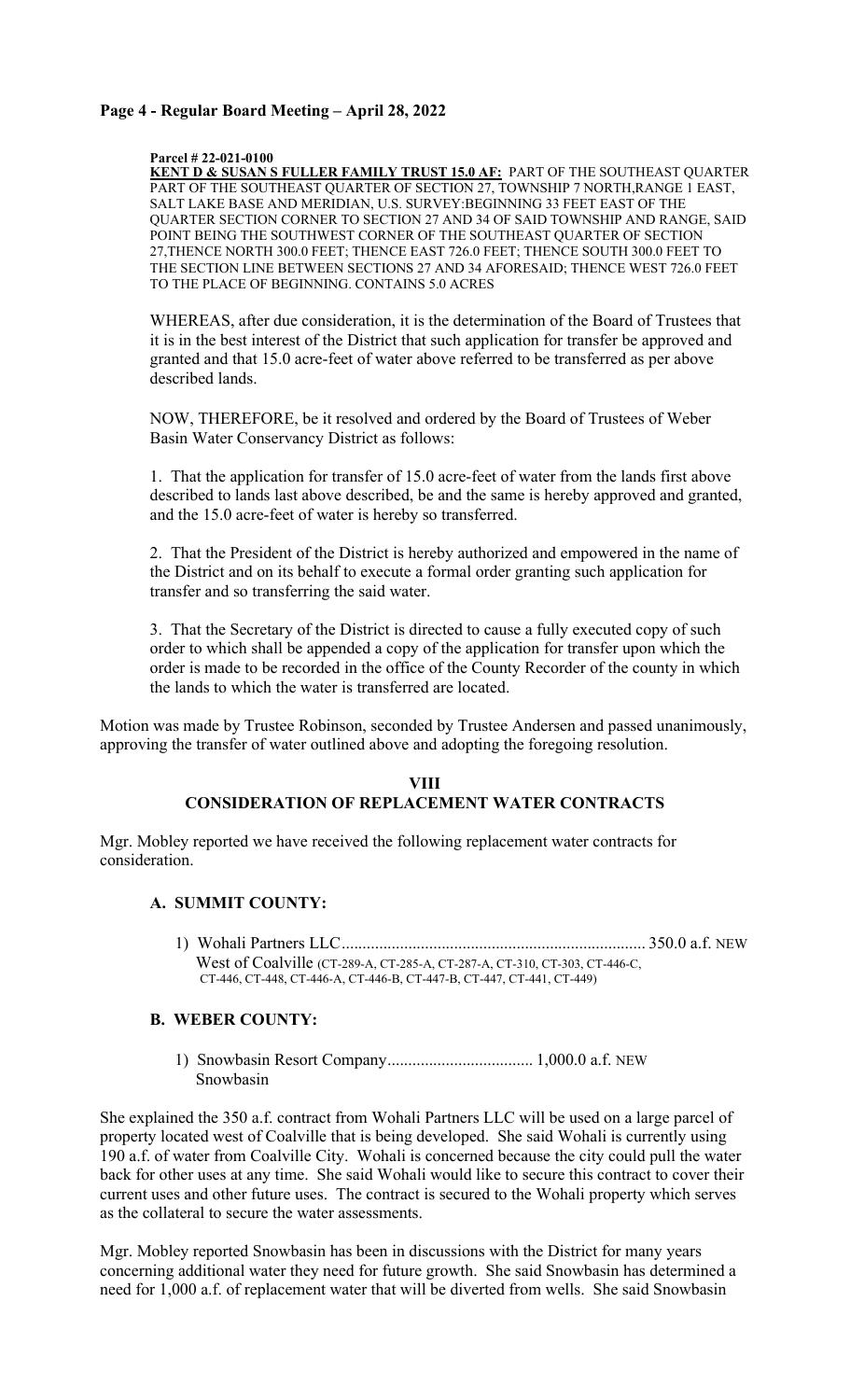# **Page 5 - Regular Board Meeting – April 28, 2022**

has pledged cash as security for future assessments. Mgr. Mobley said both contracts appear in order and recommended approval.

Considerable discussion ensued regarding the District's water supply, uses for the water being contracted for, conservation measures, etc. Gen. Mgr. Paxman reported that the District has approached the State Engineer recently and discussed the possibility of the District being more involved in metering responsibilities for replacement water. He said this would allow the District to collect data whereby we could better measure and limit overuse of water on the Wasatch Back. Trustee Robinson referred to the District's recently approved buy-back program from wholesale irrigation companies. He said if water is sold in excess, we want to avoid purchasing that excess water back in the future. Trustee Robinson said at the recent orientation meeting, he was informed that an average property on the Wasatch Front has approximately 1.0 a.f. allotted for secondary water. He expressed his concern that this was too much water to regularly allocate for secondary use, and he questioned whether the District should consider limiting the water available for outdoor use. Trustee Andersen expressed interest in seeing meters installed on water sold in the Wasatch Back. Gen. Mgr. Paxman said the State Engineer was very receptive of our interest to manage the metering program for this water.

President Jensen noted that today we have three new trustees and three trustees who are absent. He also noted that water counsel was not present in the meeting. He suggested tabling action on the Wohali Partners LLC and Snowbasin Resort Company contracts until next month's regular board meeting. Steve Clyde, attorney for Snowbasin, stated Snowbasin has spent many years acquiring water rights before approaching the District to purchase additional water. He said the resort is now looking to expand and has a need for additional water. Attorney Clyde asserted his understanding that the District does not have land use authority relating to many of the issued discussed at today's meeting. He said to meet the current policies regarding water requirements (duties set by the State Engineer), they need the 1,000 a.f. to continue with the expansion. Attorney Clyde said a special service district has been formed to manage the water. The service district will set policy and other guidelines. He said this 1,000 a.f. will provide for much of their expansion but will not be sufficient for the entire expansion. He sated they will be unable to master plan without this water. Trustee Robinson asked Attorney Clyde if they had a outline that shows how the water would be used. He also asked if Snowbasin would consider taking the water down in tranches. Attorney Clyde said Snowbasin desires to contract for the entire 1,000 a.f. at this time.

Attorney Malmborg said the District has traditionally not been involved in land use decisions. He noted that only six of the nine trustees are in attendance today, and three of those trustees were sworn in today. He further noted that the District's water attorney is also not in attendance. Attorney Malmborg stated that with the unusually large purchases, it would be appropriate for the Trustees to table the matter in order to have more trustees in attendance before making a decision regarding approval.

President Jensen expressed his appreciation to the Snowbasin representatives for their respect of the Board's decision to table action until next board meeting.

**IX** 

# **WATER SUPPLY REPORT & DROUGHT UPDATE**

Mgr. Olsen presented the following reservoir content data:

|                    |              |                 | <b>ACCRUED</b> |                 | RESERVOIR CONT. |          |
|--------------------|--------------|-----------------|----------------|-----------------|-----------------|----------|
|                    | <b>TOTAL</b> | <b>DISTRICT</b> | <b>TO DIST</b> | % OF DIST       | AS OF           | AS OF    |
| RESERVOIR CAPACITY |              | <b>CAPACITY</b> | <b>TO DATE</b> | <b>CAPACITY</b> | 04/26/22        | 04/26/21 |
| <b>CAUSEY</b>      | 7,870        | 6,870           | 6,470          | 94%             | 6,470           | 5,360    |
| <b>E CANYON</b>    | 51,200       | 20,110          | 9,656          | 48              | 33,280          | 35,070   |
| <b>ECHO</b>        | 73,940       | 6,357           | 3,560          | 56              | 36,820          | 33,200   |
| <b>LOST CRK</b>    | 22,510       | 20,010          | 9,490          | 47              | 9,490           | 13,300   |
| <b>PINEVIEW</b>    | 110,150      | 66,228          | 8,891          | 13              | 52,200          | 64,390   |
| <b>SMITH-M</b>     | 8,351        | 6,560           | 3,503          | 53              | 4,543           | 2,494    |
| <b>WANSHIP</b>     | 62,120       | 60,000          | 48,250         | 80              | 48,250          | 39,380   |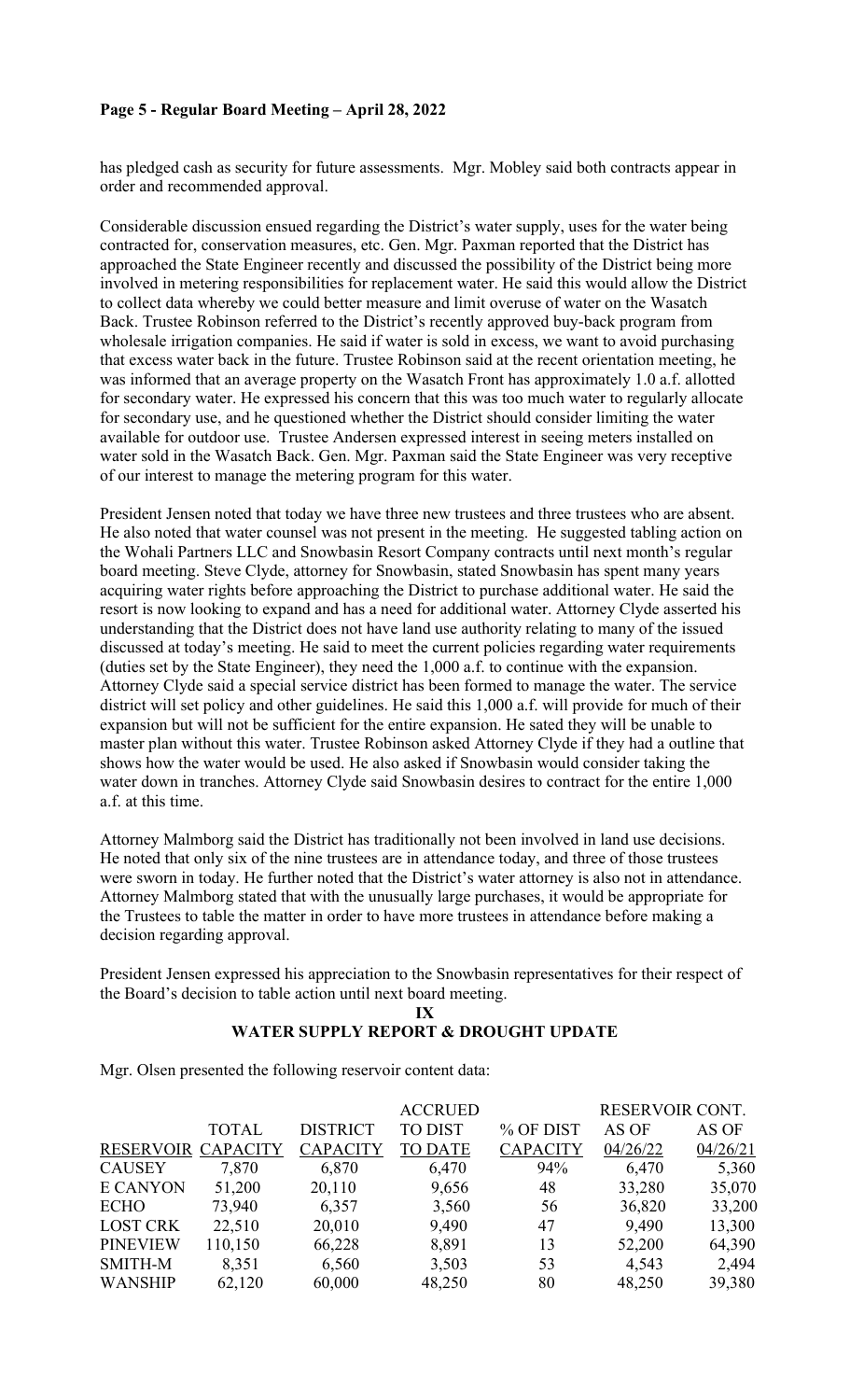# **Page 6 - Regular Board Meeting – April 28, 2022**

| <b>WILLARD</b> | 247,302 | 222,273 | 105,920 | 48<br>the contract of the contract of the | 105,920 | 144,081 |
|----------------|---------|---------|---------|-------------------------------------------|---------|---------|
| <b>TOTAL</b>   | 583,443 | 408,408 | 195,740 | 48%                                       | 296,973 | 337,275 |

Percent of District upstream storage is 48%.

Mgr. Olsen presented slides showing the Ogden River, Weber River, and Willard Bay storage. He also discussed the District's storage allocation, soil moisture levels, precipitation/snotel, forecasted runoff, weather outlooks, and drought monitor.

AGM Hess referred to the following current reservoir storage:

| Reservoir                   | Current Storage (AF) | June $1 (AF)$ |  |
|-----------------------------|----------------------|---------------|--|
| Causey                      | 6,470                | 6,000         |  |
| East Canyon                 | 33,280               | 38,000        |  |
| Echo                        | 36,820               | 73,000        |  |
| Lost Creek                  | 9,490                | 12,000        |  |
| Pineview                    | 52,200               | 66,000        |  |
| <b>Smith Morehouse</b>      | 4,543                | 5,000         |  |
| Rockport                    | 48,250               | 50,000        |  |
| Willard                     | 105,920              | 102,000       |  |
| Total                       | 296,976 (54%)        | 352,000 (56%) |  |
| Total (Upper Basin Storage) | 191,053              | 250,000       |  |

He reported we have had a good spring with considerable rain and snow. He said Trial Lake is currently at 100% snow pack for this date. Our decision to delay the water turn on date to mid-May is also helping our storage levels. The cooler temperatures have also helped.

AGM Hess reported we estimate having 350,000 a.f. of storage by June 1<sup>st</sup>. This storage is for all entities, not just the District. He stated this would move us from the extreme drought category to the severe drought category. He said we will reevaluate our storage the first of June and see where we are and if any adjustments can be made. AGM Hess replied that much of the upper basin storage, being accrued now, is owned by prior right holders. He stated the District's storage water will accrue after the prior rights are satisfied.

Trustee Osguthorpe asked when the opportune time was for the snow to melt. AGM Hess responded. Gen. Mgr. Paxman stated the spring storms we have received have been very helpful.

# **X UPDATE ON OGDEN VALLEY WATER STUDY**

AGM Nelson reported in coordination with Weber County, a study to understand the water resources in the Ogden Valley has been conducted. He said the purpose is to provide a regional study of the culinary and non-agricultural secondary water supply for the area. Past planning efforts have shown the valley has approximately 83 individual water companies, all varying in size and reliability.

AGM Nelson reported the project scope is to bring all source, growth projections, capacity, and infrastructure into one valley-wide plan. This plan will facilitate future growth decisions related to water supply and use for Weber County and District.

AGM Nelson reported the primary objectives of the Ogden Valley Water Study and Masterplan follow:

- Document existing water demands and supply
- Understand and document existing water resources and infrastructure in Ogden Valley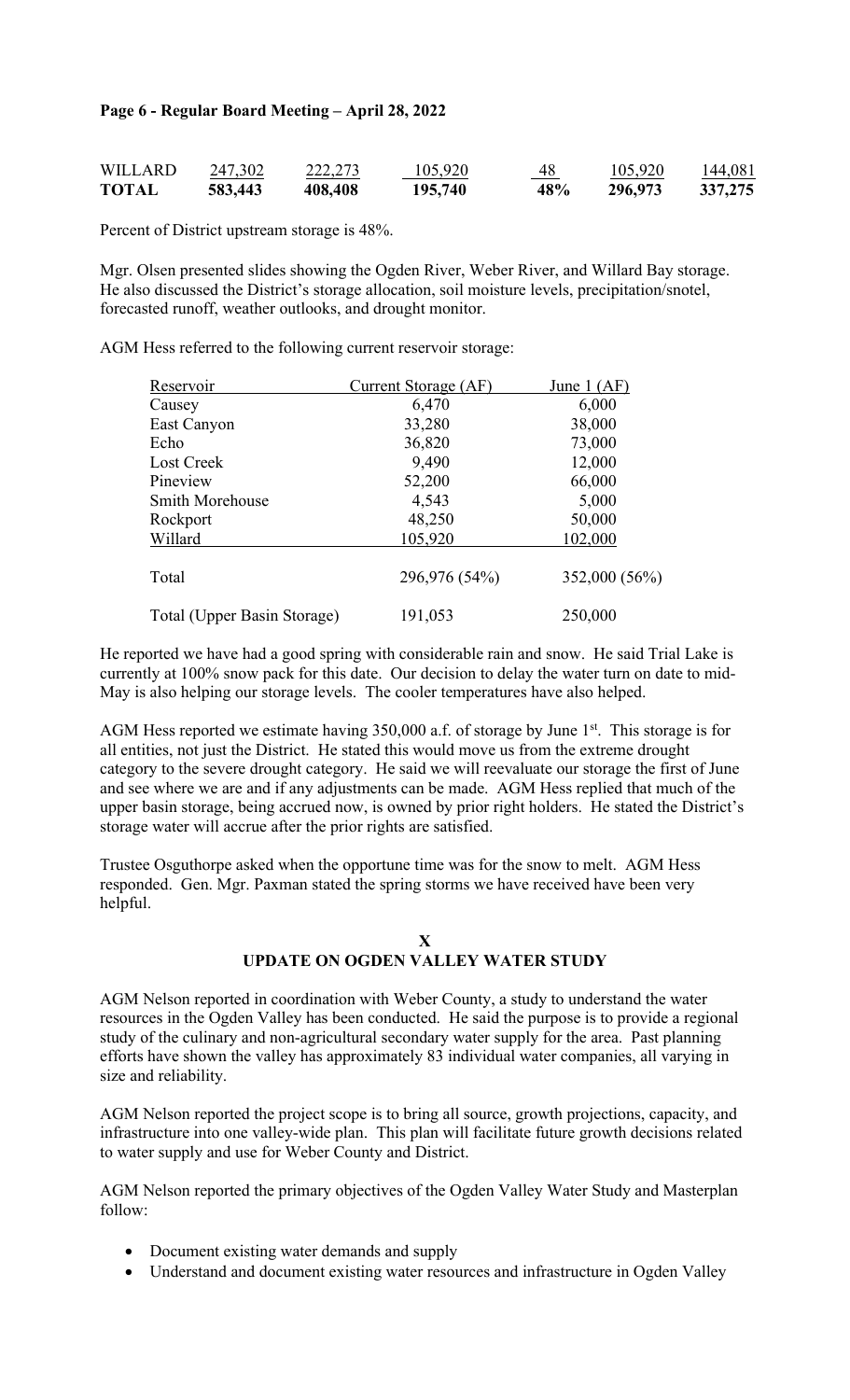# **Page 7 - Regular Board Meeting – April 28, 2022**

- Project future water demand and supply
- Identify alternative solutions to meet projected water needs
- Develop a strategy for implementing recommended solutions

He then presented the following potential alternatives:

- 1. Ogden Valley Wells
- 2. Ogden Well Exchange
- 3. Reservoir Lake Tap
- 4. New Southfork Diversion & Treatment

AGM Nelson said the first alternative considers drilling new wells in Ogden Valley. The Ogden Well Exchange considers exchanging water with Ogden City from existing wells in the Ogden Valley with treated water from the District's treatment plant. The Reservoir Lake Tap considers a tap into Pineview Reservoir with an associated treatment plant. The New South Fork Diversion and Treatment Plant considers construction of two diversions off South Fork with an associated treatment plant. Details, including costs, were included in the discussion.

AGM Nelson reported the next steps are meetings to be scheduled with the community and stakeholders and finalization of the document. Gen. Mgr. Paxman reported when we met with the county commissioners, they requested the public meeting be scheduled the end of June. Discussion followed.

## **XI CONSIDERATION OF APPROVAL OF CHANGE ORDER FOR WEBER SOUTH WATER TREATMENT PLANT PIPE RELOCATIONS**

AGM Nelson reported at the December board meeting, Brinkerhoff Construction was awarded a contract to replace the existing effluent line at the Weber South Water Treatment Plant (WSWTP) as well as to install a new sanitary sewer line for the facility. The District also needs to relocate two pipelines at the WSWTP site in order to begin the pre-loading process for the proposed new Weber South Tank Project. He stated the District asked Brinkerhoff to provide a price for the work as a change order to their existing contract. Brinkerhoff provided a cost of \$363,748 to complete this work. AGM Nelson reported the price was reviewed by the District's consultant and District staff and appears to be in line with recent bid prices.

AGM Nelson recommended award of a \$363,748 change order to relocate existing utilities within the footprint of the proposed 5 MG tank to Brinkerhoff Construction to perform pipeline relocations at the WSWTP.

Motion was made by Trustee Anderson, seconded by Trustee Andersen and passed unanimously, approving the change order as presented and adopting the following resolution.

# RESOLUTION

BE IT AND IT IS HEREBY RESOLVED by the Board of Trustees of the Weber Basin Water Conservancy District that the President and the Secretary of said District be and they are hereby authorized and empowered to execute on behalf of said District a \$363,748 change order to relocate existing utilities within the footprint of the proposed 5 MG tank to Brinkerhoff Construction to perform pipeline relocations at the WSWTP, on the terms and conditions contained in the form of agreement presented to and considered at this meeting.

# **XII GENERAL MANAGER'S REPORT**

Gen. Mgr. Paxman reported we recently held our customer agency meetings. He said we had a great attendance at all meetings. Staff gave a presentation that included the water and drought situation and restrictions being implemented.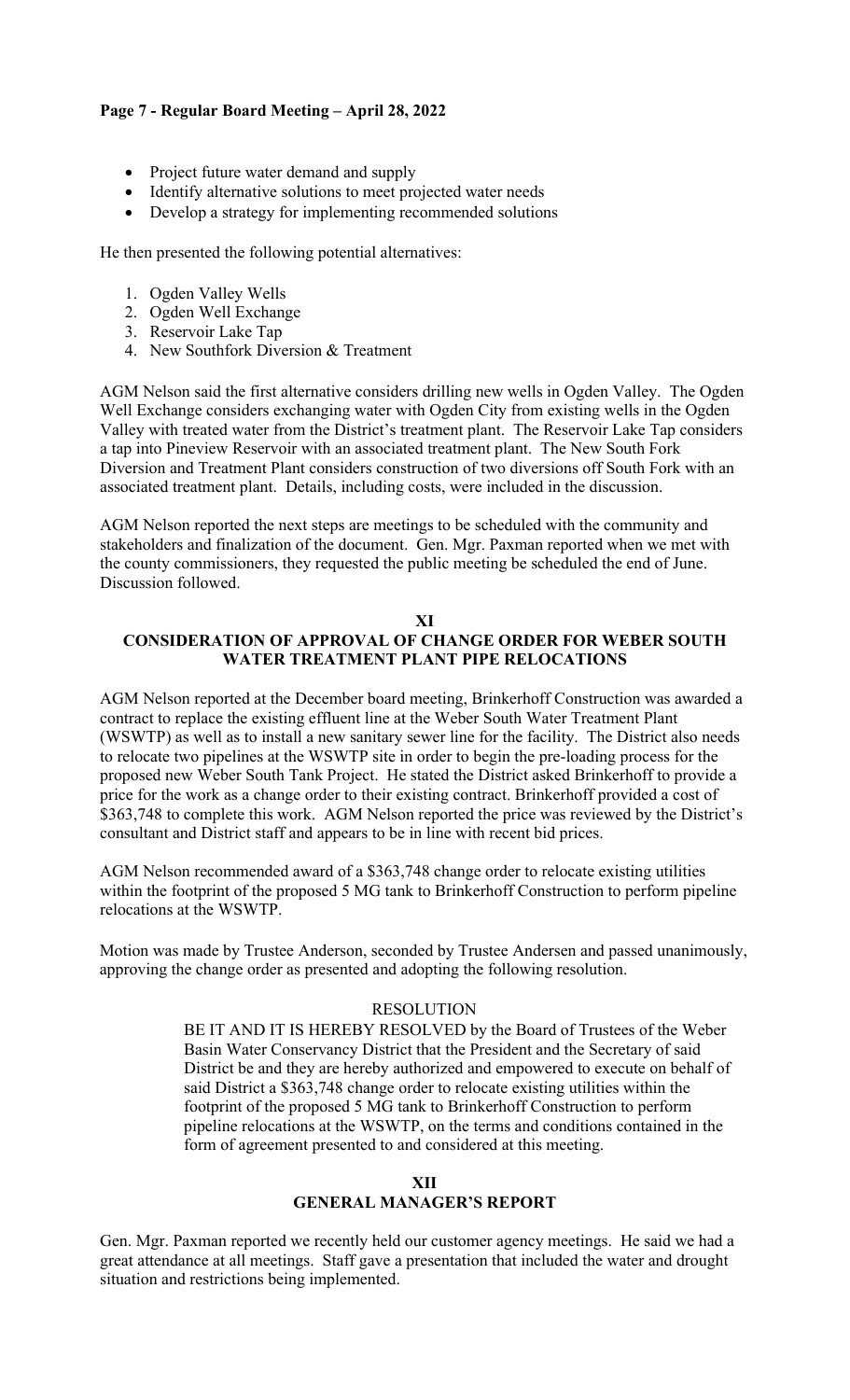## **Page 8 - Regular Board Meeting – April 28, 2022**

Gen. Mgr. Paxman reported we recently mailed out postcards to all of our retail users that outlined watering restrictions and encouraged they visit our website for more information.

\*\*\*\*\*\*\*\*\*\*

Gen. Mgr. Paxman reported he and staff attended the Governor's water bill signing ceremony held at Jordanelle Reservoir. Many legislators were in attendance and gave summaries of their bills.

\*\*\*\*\*\*\*\*\*\*

Gen. Mgr. Paxman reported the Governor recently issued a drought declaration. This declaration could allow us to take advantage of state resources that will be identified at a later date.

\*\*\*\*\*\*\*\*\*\*

Gen. Mgr. Paxman reported we had a good meeting with our state legislators and their staff. Various legislation was discussed including the Bear River Project. The Great Salt Lake was also discussed. He said at a future meeting, we want staff to share the presentation with the Board since it contained a lot of good information.

## **XIII ADJOURNMENT**

There being no further business for discussion, meeting adjourned at 11:30 a.m.

Respectfully submitted,

Scott W. Paxman, Secretary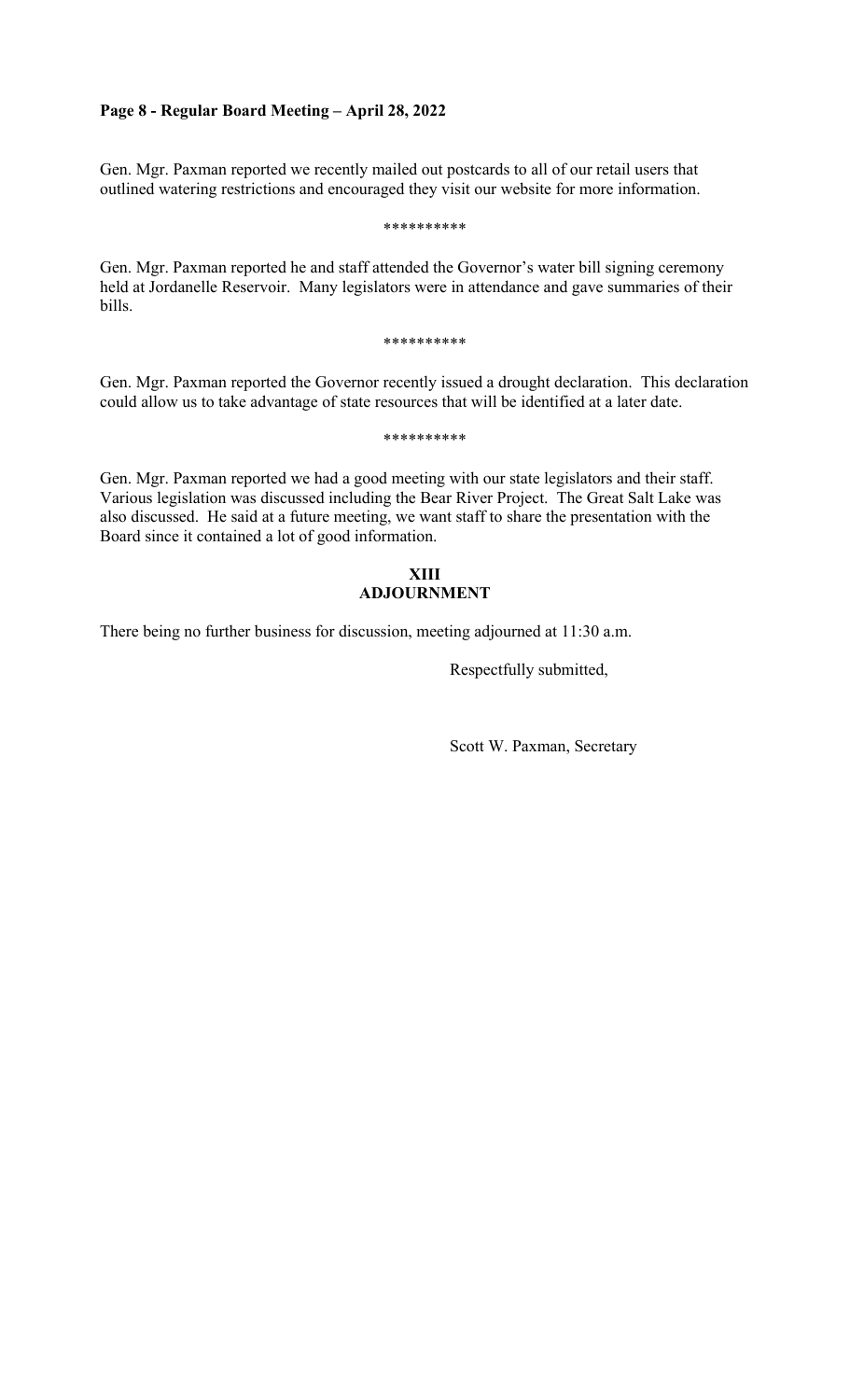**The Board of Trustees of the Weber Basin Water Conservancy District, Utah, met in public session April 28, 2022, at 9:00 a.m., at District headquarters, Layton, Utah. Meeting was called to order by Chairman Marlin K. Jensen. On roll call the following members were found to be present:** 

Present: Excuse: President Marlin K. Jensen Trustee Randy B. Elliott Trustee Jared Andersen Trustee Scott K. Jenkins Trustee Mark D. Anderson Trustee Paul C. Summers Trustee Kym O. Buttschardt Attorney Williams Trustee Angie Osguthorpe Trustee Christopher F. Robinson

Scott W. Paxman, Secretary/General Manager Mike Malmborg, Legal Counsel

Brittney Bateman, Finance & Economics Manager Calysta Bravo, Accounting & Budget Officer Alan Hatch, Irrigation Operator Darren Hess, Assistant General Manager Josh Hogge, Mgr. of M&I Derek Johnson, Mgr. of Engineering Sherrie Mobley, Mgr. of Administration Brad Nelson, Assistant General Manager Riley Olsen, Mgr. of Water Supply & Power Jon Parry, Assistant General Manager Kendall Searle, Contracts Administrator Sam Sorensen, Mgr. of Maintenance Kathy Wood, Human Resources Manager

Eric Ahern, Snow Basin Jared Baxter, Bureau of Reclamation Tim Hendon, Snow Basin Steven Clyde, Clyde Snow Attorneys

Mgr. Mobley stated the meeting was being held pursuant to notice to the public, duly published as required by law, for the purpose of permitting all interested persons to show cause why the respective petitions for water contracts of the individuals as set forth in the notice, copies of which are attached hereto and incorporated by reference as a part of these minutes, for the allotment of water to lands in Morgan, Summit, and Weber counties, Utah, by the Weber Basin Water Conservancy District, should not be granted.

Mgr. Mobley reported there have been no written objections filed against the foregoing petitions and asked for any other objections to be presented at this time. No objections were received.

Thereupon the following resolution was presented and read:

## RESOLUTION GRANTING PETITIONS FOR THE ALLOTMENT OF WATER BY WEBER BASIN WATER CONSERVANCY DISTRICT

WHEREAS, acting pursuant to Section 73-9-19, Utah Code Annotated, 1953, as amended, there has been filed in the office of the Weber Basin Water Conservancy District, the following petitions for water contracts requesting the allotment of Weber Basin water annually, pursuant to the terms and conditions set forth in said petition:

# **A. MORGAN COUNTY:**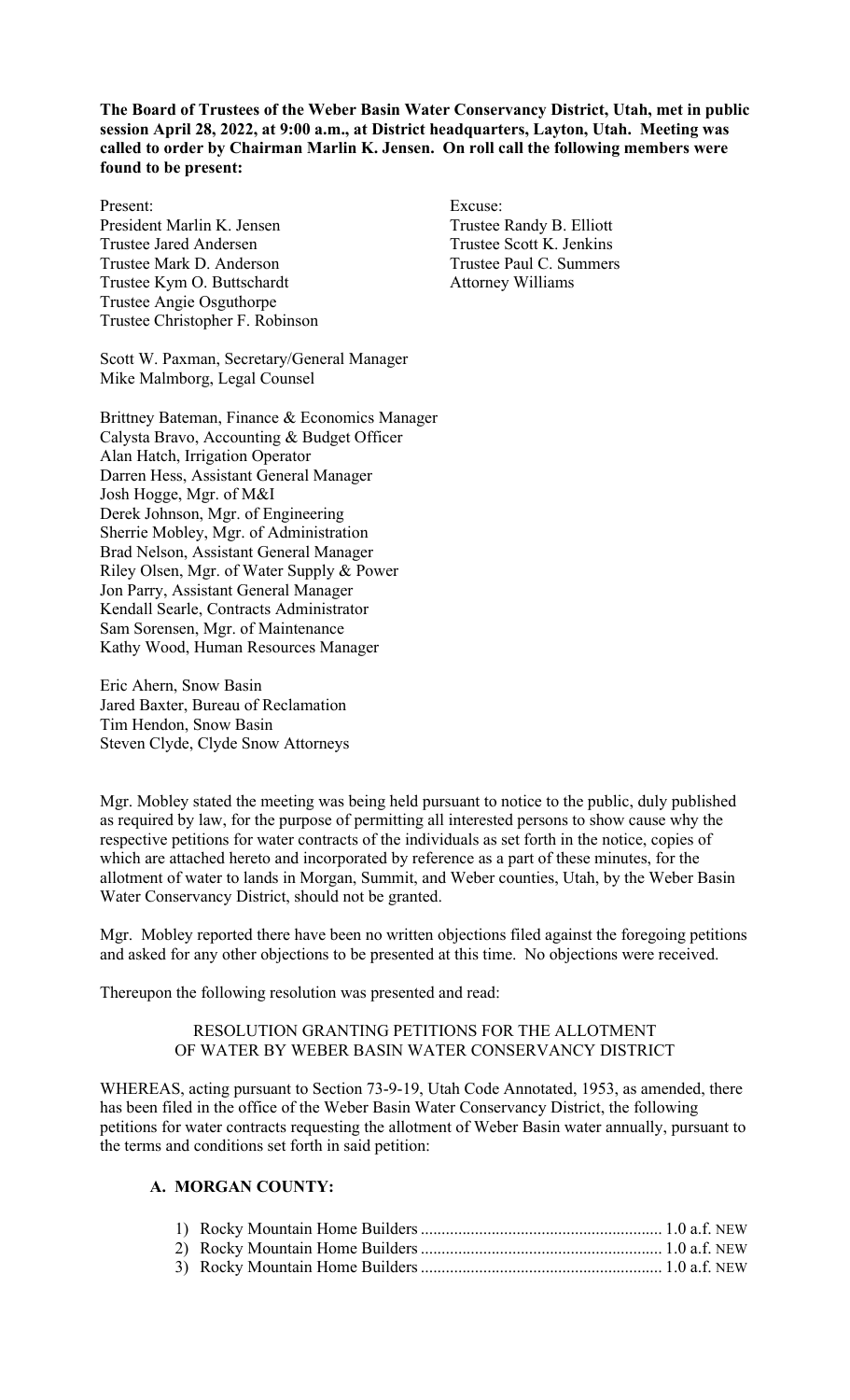# **B. SUMMIT COUNTY:**

| 6) Wade & Megan Kellems Revocable Living Trust  4.0 a.f. NEW |  |
|--------------------------------------------------------------|--|
|                                                              |  |

# **C. WEBER COUNTY:**

| 9) North Fork Properties LLC and Liberty Pipeline Company  1.25 a.f. NEW |  |
|--------------------------------------------------------------------------|--|
|                                                                          |  |

Whereas after the filing of said petitions, it was determined to hold a public hearing on same in the office of the Board of Trustees of the District, and the Secretary of the District caused due and proper notice of the holding of such hearing to be posted to the Utah Public Notice Website on April 13, 2022, which notice advised all interested persons of the holding of such hearing and of their right to present objections in writing showing cause why such petitions should not be granted, and

WHEREAS, at the hour and place named in said notice, or at a subsequent meeting adjourned there from, the Board of Trustees of the District has met in public session and has heard all persons desiring to be heard and written or other objections having been presented, and

WHEREAS, after due consideration, it is the determination of the Board of Trustees that it is for the best interest of the District that such petitions should be granted.

NOW, THEREFORE, be it Resolved and Ordered by the Board of Trustees of the Weber Basin Water Conservancy District, as follows:

Section 1. That it is hereby determined to be in the best interest of the Weber Basin Water Conservancy District, that such petitions be granted.

Section 2. That said petitions are hereby granted and amounts of water in acre-feet are hereby allotted to the respective petitioners for the lands for which the same is petitioned, all as above set out.

Section 3. That the President of the District is hereby authorized and directed in the name of the District and on its behalf to execute formal orders granting said petitions allotting water to lands therein described, upon the terms, at the rates, and payable in the manner as in said petitions set forth and the Secretary of the District is authorized and directed to attest said order.

Section 4. The Secretary of the Board of Trustees in its behalf, is directed to cause a fully executed copy of said order, to which shall be attached a copy of the petitions upon which the order is made, to be recorded in the office of the respective County Recorder.